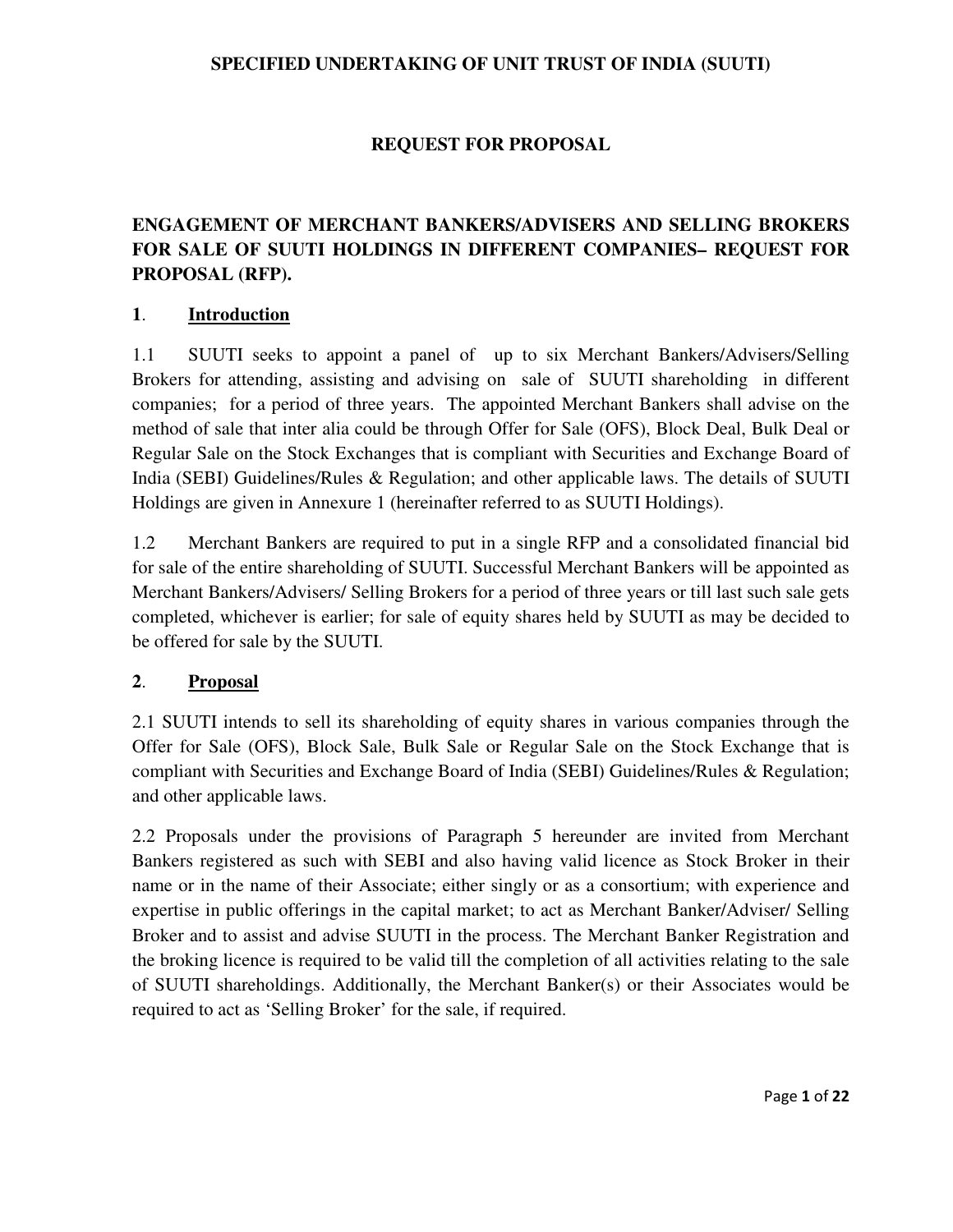## **3**. **Responsibilities of the Merchant Bankers**

3.1 (a) Group 'A' companies of SUUTI holdings:

This Group consists of shareholding in three listed companies namely, Axis Bank Ltd., ITC Ltd., and L & T Ltd.

In respect of each of the Companies constituting Group A the appointed Merchant Bankers will be required, inter alia, to undertake tasks related to all aspects of the sale, including but not restricted to, as mentioned below:

(i) To advise SUUTI regarding sale of the shares held by it in companies in Group 'A; either through the Offer for Sale (OFS), Block Deal, Bulk Deal or Regular Sale through Stock Exchange that is compliant with Securities and Exchange Board of India (SEBI) Guidelines/Rules & Regulation; and other applicable Rules and Regulations.

(ii) Structure the "sale" in conformity with the prevailing regulatory framework and Regulations/ Guidelines of SEBI, the Stock Exchanges and Securities Contracts (Regulation) Act, 1956; Securities Contracts (Regulation) Rules, 1957; and Companies Act, 1956/2013 etc. as applicable.

(iii) Prepare the notice to be filed with the Stock Exchange(s)/Regulatory authorities and complete all stipulated requirements and formalities of Regulatory/Statutory authorities.

(iv) Advise on all statutory/regulatory, norms and assist in securing all approvals and exemptions, wherever necessary, from concerned statutory/regulatory authorities/agencies such as SEBI, Stock Exchanges, FIPB, DIPP, RBI, MCA etc., if required.

(v) Undertake Marketing in best possible manner permitted within the legal framework so as to ensure highest possible return to SUUTI.

(vi) Conduct market survey, domestic and international road shows to generate interest amongst prospective investors. Arrange meetings with the key investors, facilitate communication about the growth potential of the companies and articulate the key marketing themes and positioning. All expenses in this regard will be borne by the appointed Merchant Banker(s) except the tour expenses of SUUTI and company officials.

(vii) Undertake market research; assist in the pricing of the Issue, allocation of shares.

(viii) Perform all other responsibilities connected with the "sale".

(ix) Assist in selection of intermediaries, if any, to be appointed by SUUTI and coordinate the work of all intermediaries.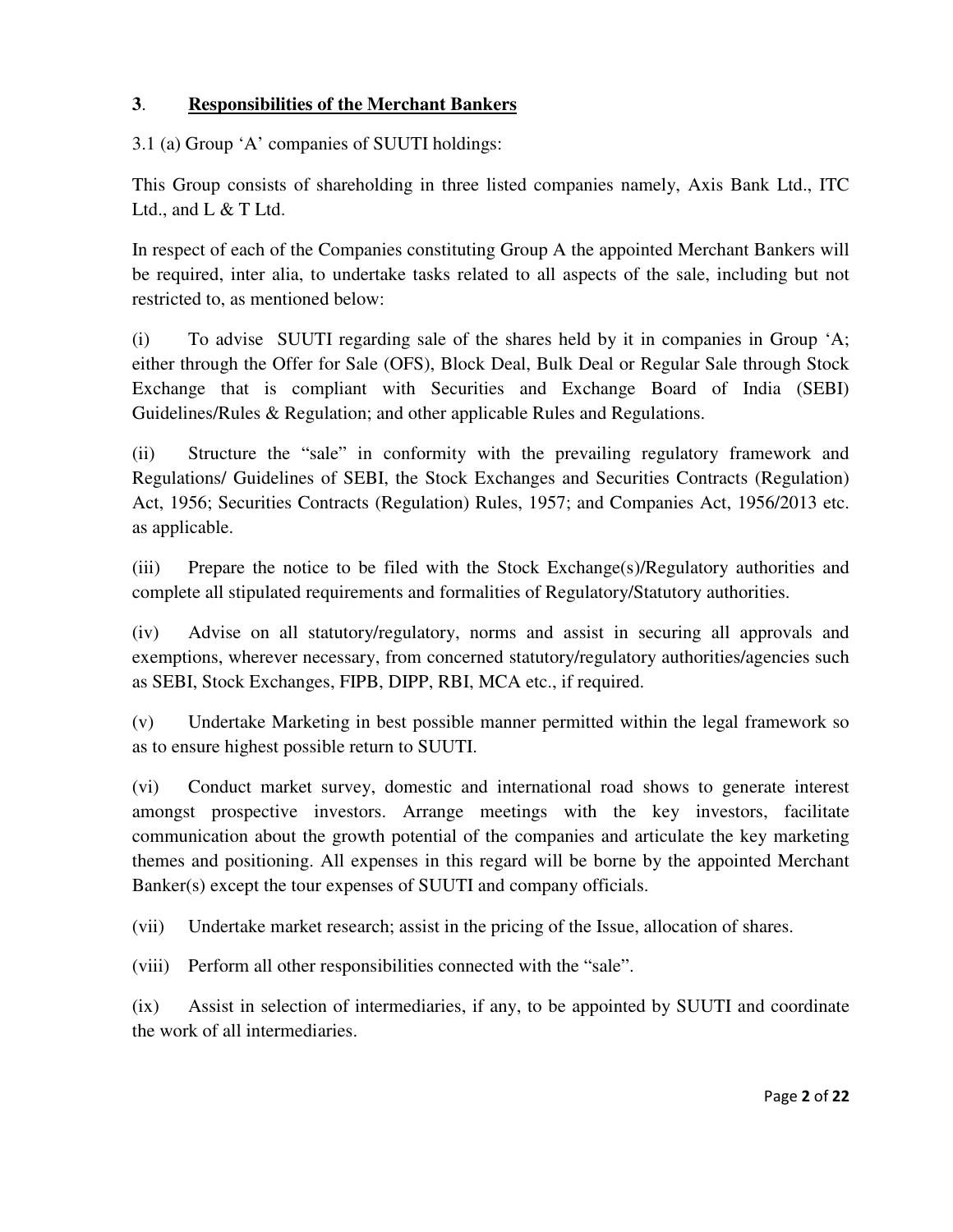(x) Prepare and approve the statutory advertisements for publication, if any. The cost of the preparation will be borne by the Merchant Banker(s) and the cost of publication will be borne by the SUUTI. The Merchant Banker(s) selected for a particular transaction will also be liable to make payment of any charges payable to Stock Exchanges, SEBI etc.

(xi) Shall enter into the requisite agreements with the companies, SUUTI etc.

(xii) Ensure completion of all post issue related activities as laid down in the SEBI Guidelines, Rules and Regulations, and NSE and/or BSE rules in respect of the listed companies.

(xiii) Rendering such other assistance as may be required in connection with the sale in respect of the companies.

(xiv) To also act as Seller Broker(s) in respect of these companies.

(xv) Transfer of shares on offer to the designated stock exchange or the Clearing Corporation in respect of the companies.

(xvi) Transfer of funds and/or the unsold shares, if any, to SUUTI account on completion of the transaction.

3.1 (b) Group 'B' companies of SUUTI holdings:

This Group consists of 8 unlisted companies.

The appointed Merchant Bankers would be required to advise on the method of sale of SUUTI shareholding in these companies. Once the method of transaction is approved by SUUTI, the process of the transaction would be initiated separately by SUUTI; i.e. the appointed Merchant Bankers would not be required to carry out this transaction as a part of this mandate.

3.1 (c) Group 'C' companies of SUUTI holdings:

This Group consists of 40 companies listed on the stock exchanges. The appointed Merchant Bankers would provide regular equity research reports on each of these companies alongwith stock market outlook.

## **4. Accountability**

In order to ensure best returns to SUUTI the selected Merchant Bankers will be required to comply with the following conditions emerging from the responsibilities listed in paragraph 3 above:

4.1 As and when desired by SUUTI, the selected Merchant Bankers will submit to the SUUTI: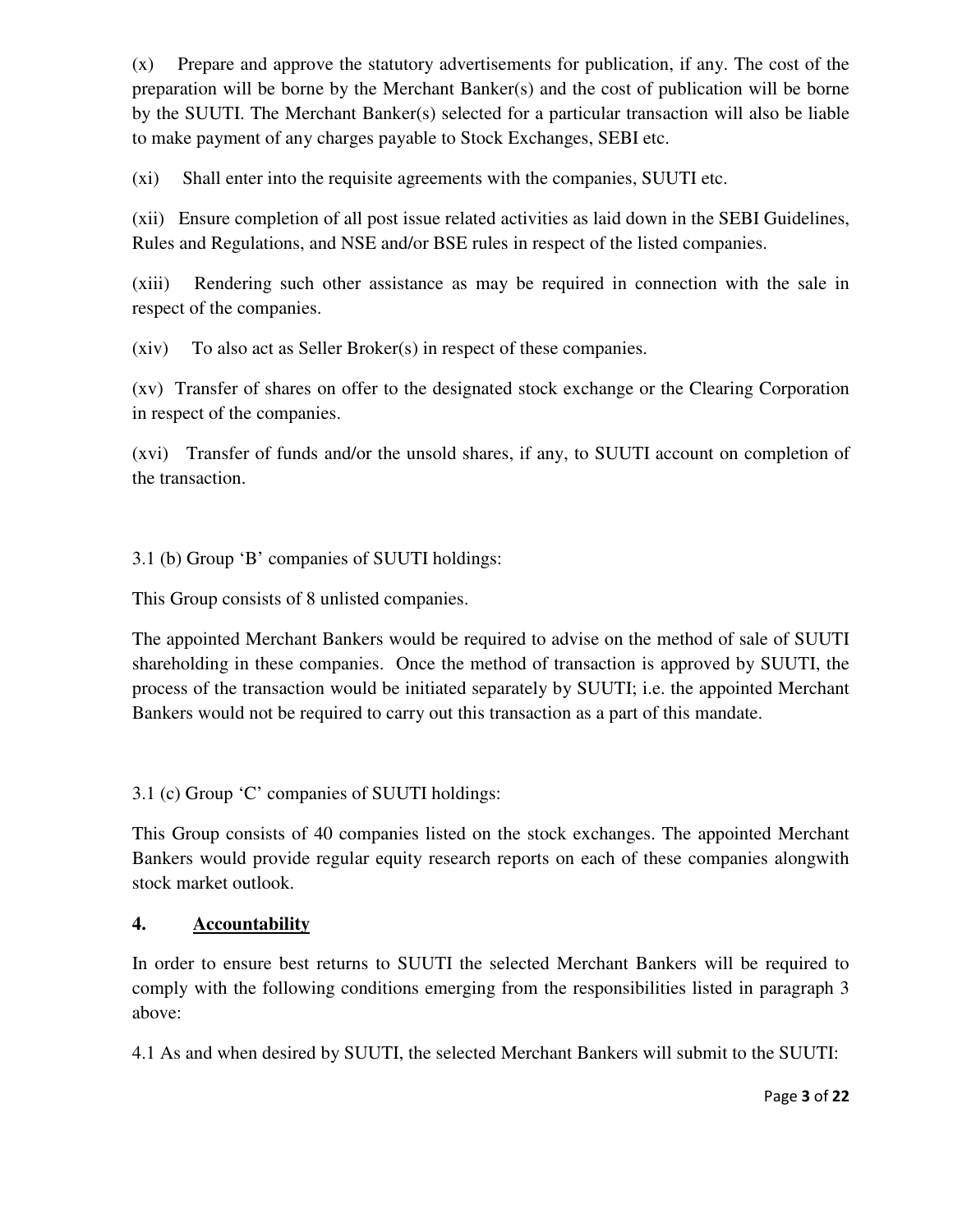a) Separate list of institutional and other major investors, both, domestic and international, (indicating name and address) to be approached by each of the selected Merchant Bankers respectively for the sale in respect of the companies included in Group 'A';

b) Details of inter-se allocation of responsibilities ("Inter-se") in relation to the sale, amongst the selected Merchant Bankers and/ or their Affiliates in respect of the companies included in Group 'A'. The Inter-se submitted by the selected Merchant Bankers will be evaluated by SUUTI, and they may be required to make certain alterations and resubmit the Inter-Se. The revised Inter-Se, upon formal acceptance by SUUTI, shall become final and binding Inter-Se of Action which the selected Merchant Bankers would be required to implement.

c) A detailed strategy for reaching out to the retail investors so as to create awareness about retail participation in the sale in respect of the companies included in Group 'A'.

d) A "Plan of Action" is to be submitted on each responsibility and task to be undertaken by the selected Merchant Bankers in connection with the captioned sale in respect of the companies included in Group 'A' including but not limited to all the tasks as specified in paragraph 3 above. The Plan of Action submitted by the selected Merchant Bankers shall be evaluated by SUUTI and they may be required to make certain alterations and resubmit the Plan. The revised Plan of Action, upon formal acceptance by SUUTI, shall become final and binding Plan of Action which the selected Merchant Bankers would be required to implement.

4.2 The selected Merchant Bankers will be required to provide regular updates as decided by SUUTI, regarding the progress made on the final Plan of Action (as referred above) and the tasks undertaken (including follow-ups done) etc. in respect of the companies included in Group 'A'.

4.3 The selected Merchant Bankers will be required to submit, post the domestic and international investor meetings, book building of the investors with likely volume and likely price based on latest interaction and response of the fund managers in respect of the companies included in Group 'A'.

4.4 The selected Merchant Bankers will be required to advise SUUTI on the proper and optimum timing and best floor price for the sale (apart from other tasks in relation to sale). Further, any decisions of the SUUTI, regarding the captioned sale (including pricing and timing) shall be kept confidential by the appointed Merchant Bankers and during the course of the sale they shall not opine to anyone else (including proposed investors) on the correctness of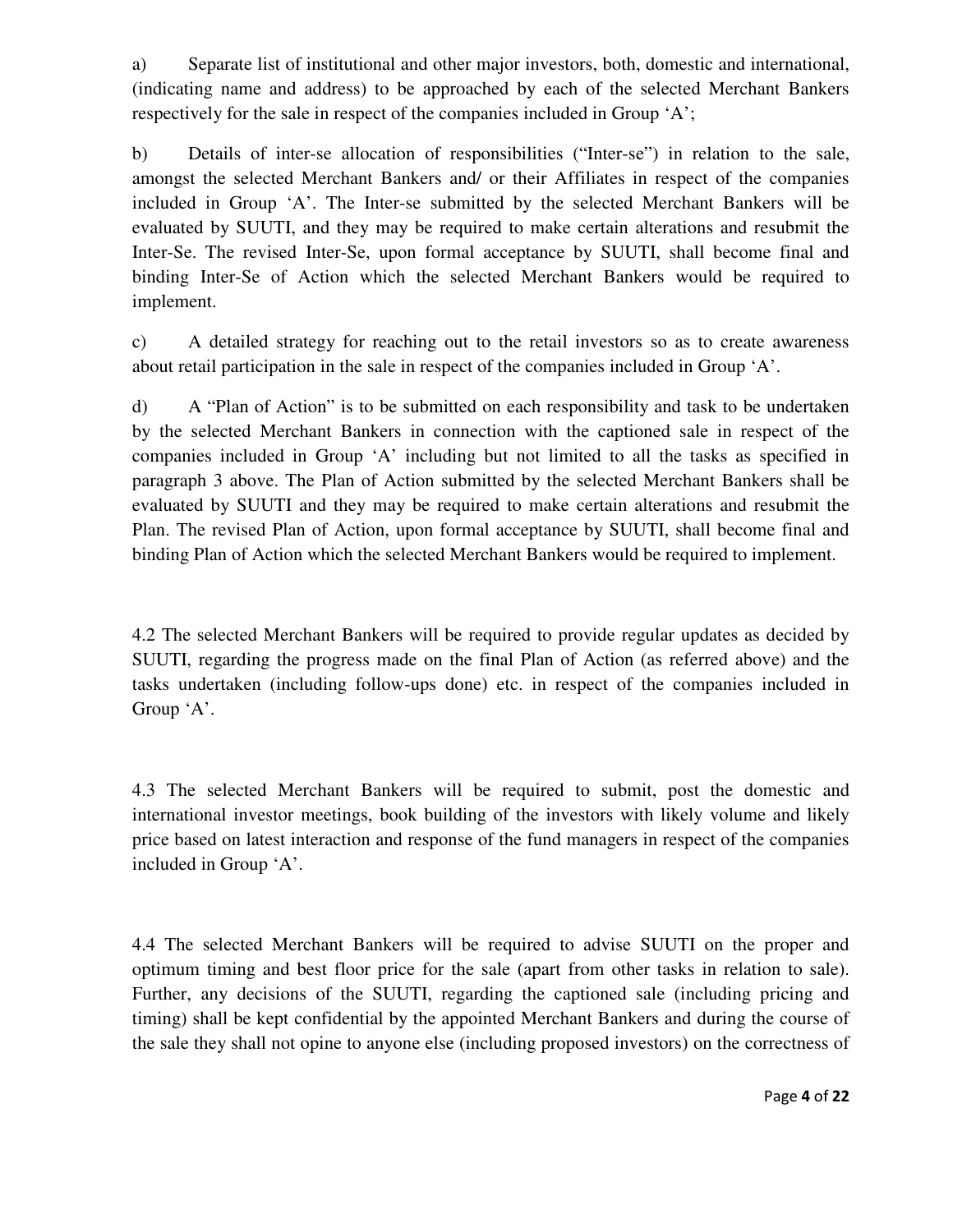any decisions of SUUTI or on the captioned sale (including specifically with regard to pricing or timing) in respect of the companies included in Group 'A.

4.5 The selected Merchant Bankers will be required to ensure media management and PR so as to generate adequate publicity for the sale within the realms as permitted by Securities and Exchange Board of India in respect of the companies in Group 'A'.

4.6 Further, after the closure of each sale, within 10 days of the T day (T day being the sale trading date), the selected Merchant Bankers will be required to submit a self appraisal on the Final Plan of Action that SUUTI had accepted. SUUTI shall also evaluate each Merchant Banker's performance based on the Final Plan of Action and self appraisal sent by such selected Merchant Banker, which shall be taken into consideration by SUUTI for future assignments subsequent to the expiry of this mandate.

4.7 The SUUTI will, subject to the provisions of paragraph 7 hereof, select and appoint a panel of up to six Merchant Banker(s) or such other number as may be worked out/determined in terms of paragraph 7 hereof, for the aforesaid SUUTI Holdings, having requisite qualification and good experience in handling large Public Offerings, of which at least one shall be domestic and one shall be foreign Merchant Bankers, who together will form a team and would be called as Merchant Bankers/Advisers/ Selling Brokers.

4.8 A 'Domestic Merchant Banker' shall mean a Merchant Banker registered as such with SEBI and having no holding/parent group company headquartered outside India and/or having registration as a Merchant Banker in a jurisdiction outside India. 'Foreign Merchant Banker' shall mean a Merchant Banker registered as such with SEBI and getting its accounts consolidated with its holding/parent group company headquartered outside India and/or its holding/parent group company having registration as a Merchant Banker in a Jurisdiction recognised by the International Organization of Securities Commission outside India.

4.9 The appointed Merchant Bankers will be ranked as per applicable criteria for appointment. SUUTI reserves its right to use up to 3 Merchant Bankers for a transaction. In the normal course the SUUTI will utilize the services of the Merchant Bankers following their rankings. However in case a Merchant Banker is found to be in conflict at the time of selection for a transaction, then the Merchant Banker in the next order of ranking will be given the opportunity to execute the transaction. This methodology will be followed for each transaction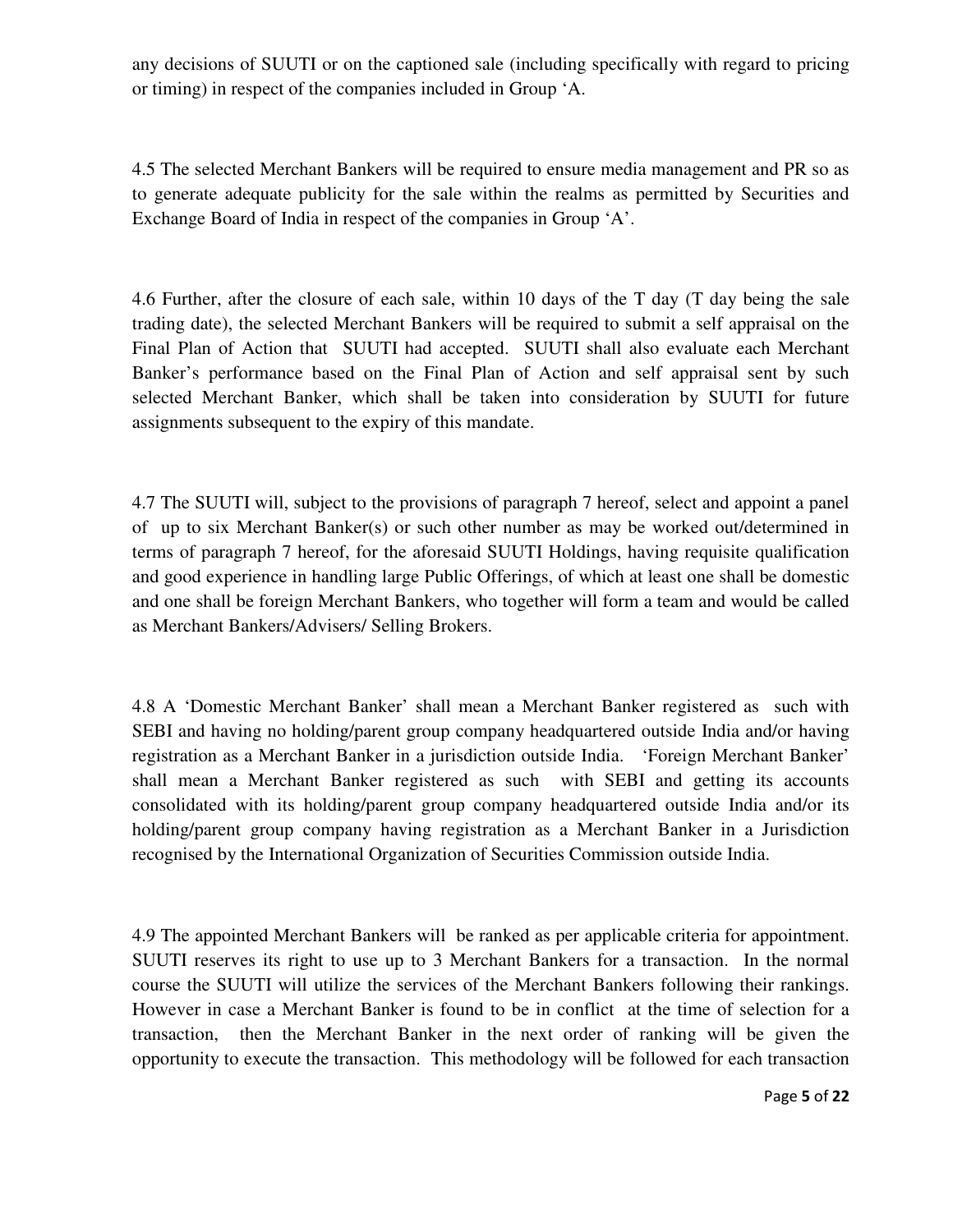separately. To illustrate the process it is possible that for transaction 'A' Merchant Banker ranked 1,2 and 3 are selected because none is found to be in conflict. For transaction 'B' 1,3 and 4 are selected because 2 is found to be in conflict. For transaction 'C' 1,2 and 5 are selected because 3 and 4 are found to be in conflict. Any Merchant Banker who is in conflict in respect of a particular transaction shall be considered for a subsequent transaction on the cessation of the conflict situation, in accordance with the original ranking. This process would be followed for each transaction separately.

4.10 Each appointed Merchant Banker shall be required to immediately notify SUUTI of any conflict situation that may arise during the period of this mandate and also at the time of cessation of such conflict. For the avoidance of doubt, the obligation to notify SUUTI shall only be applicable after the appointment of such Merchant Banker and shall not be considered in the process of appointment.

4.11 Each Merchant Banker that has been selected for a particular transaction shall be debarred from getting a mandate to act on a transaction that is in conflict with this mandate till the completion of that SUUTI transaction..

## **5. Eligibility**

5.1 Bidders should have handled and completed at least one domestic equity issue (Initial Public Offering or Further Public Offering or Offer For Sale) of the size of Rs. 1000 crore or more during the period from 1 April 2013 to 30 June, 2016. For this purpose, the completed IPO/ FPO/OFS up to the last completed quarter will be taken into consideration.

5.2 The interested bidders fulfilling eligibility criteria mentioned in paragraph 5.1 above are advised to go through the Explanation given in Annexure II and furnish the following certificate as a part of the Proposal:

"We certify that there has been no conviction by a Court of Law or indictment/adverse order by a regulatory authority for a grave offence against us or any of our sister concern(s). It is further certified that there is no investigation pending against us or our sister concern(s) or the CEO, Directors/Managers/ Employees of our concern or of our sister concern(s).

Further we certify and undertake that we would keep SUUTI informed of any conflict of interest that may arise during the period of our appointment as Merchant Bankers and on the cessation of such conflict of interest".

*Note: The certificate should be signed by the authorized signatory of the Bidder. The content of the certificate must not be changed. .* 

# **6. Submission of Proposal:**

6.1 Proposals are required to be submitted as per the following directions:

(i) **Envelope 1 (unsealed)** containing the following: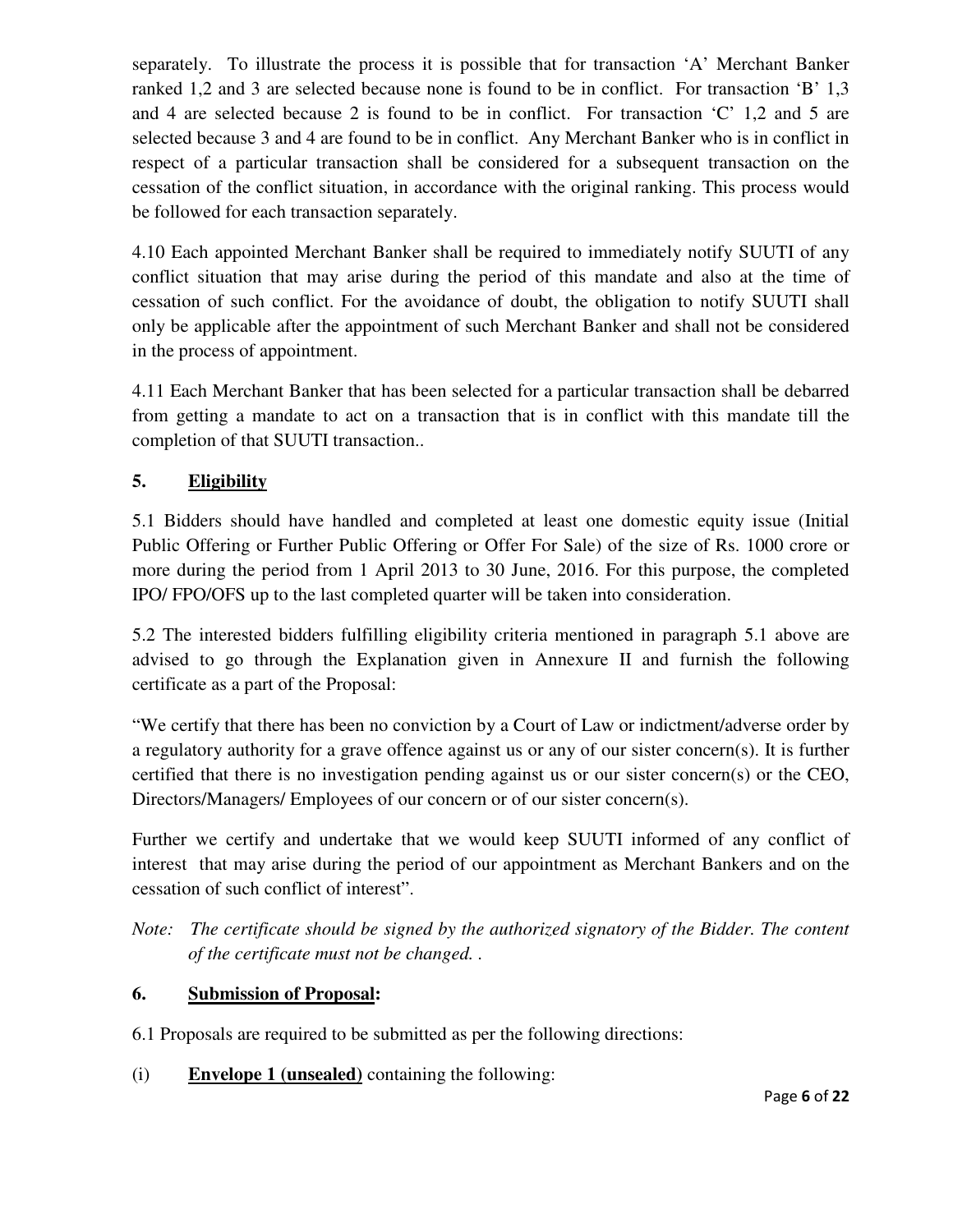- (a) Non-refundable fee of Rupees One Lakh by way of a demand draft drawn in favour of Administrator of the Specified Undertaking of UTI, payable at Mumbai (Enclosure-1);
- (b) Certificate, duly signed by the authorized signatory of the bidder as per paragraph 5.2 (Enclosure-2);
- (c) Certificate in format at **Annexure-III** (Enclosure-3);
- (d) Authority letter authorizing the person of the bidder to sign the proposal and other documents (Enclosure-4);
- (e) Copy of the valid certificate of Merchant Banker issued by SEBI (Enclosure-5);
- (f) Copy of valid broking license issued by SEBI (Enclosure-6); and
- (g) Willingness of the broker to act as a selling broker for the sale transaction (Enclosure-7).

(ii) **Envelope 2 (Sealed)** containing the technical bid as per format in paragraph 6.4, to be opened in the presence of the bidders on  $7<sup>th</sup>$  September, 2016 at 1700 hrs in the Committee Room of the SUUTI ( UTI Tower, Gn Block, BKC, Bandra East, Mumbai 400051). The bidders are also required to send technical bid through soft copy to SUUTI after the opening of the bids.

(iii) **Envelope 3 (Sealed)** containing the Financial Bid, to be opened only after the presentations and of only those parties who qualify in the technical bid. The bids will be opened in the presence of the bidders (who are technically qualified based on presentations) immediately after the presentations. Bids with conditionality will be summarily rejected. The financial bid will be for the SUUTI Holdings as a whole and not for individual companies constituting the SUUTI Holdings; any break-up of bid amount company-wise will disqualify the bid.

6.2 The proposal (all three envelopes) can be submitted latest by 1500 hours on  $7<sup>th</sup>$  September, 2016 to Mr Luke Fernandez, Executive Vice President, UTI Tower, Gn Block, BKC, Bandra East, Mumbai 400051, in hard copy in original, duly signed by the authorized officer of the Merchant Banker. No proposal will be entertained after the appointed time and date. The SUUTI will not be responsible for any postal/ courier delay. The proposals received after the appointed time and date will be rejected.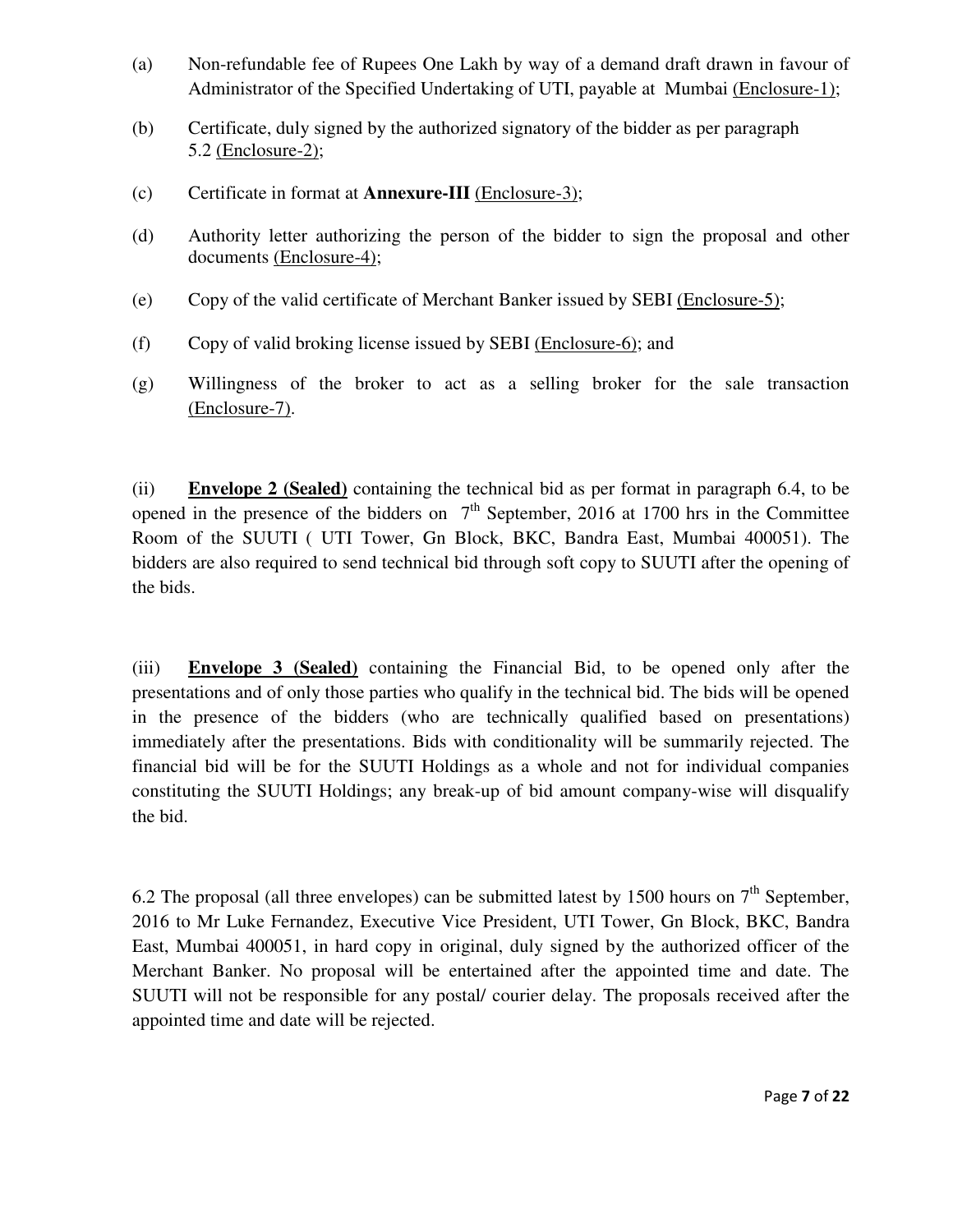6.3 Based on the proposal/bids received in terms of this RFP and its own assessment and evaluation, the SUUTI will finalise the appointment of Merchant Bankers as stated above and in paragraph 7. The SUUTI reserves the sole right to accept or reject any or all Proposals thus received without assigning any reasons thereof.

## **6.4. Proposal Format:**

The Proposals are to be submitted in detail as indicated in the following Sections. The weightage for evaluation of the Merchant Banker for appointment under this mandate in respect of each criterion has been indicated against each Section. A copy of the presentation to be made by each bidder to the Advisory committee must accompany the bid.

## **Section (A): Experience and Capabilities in handling transactions as Merchant Banker(s)/ Global Coordinators from 1 April, 2013 to 30 June, 2016**

## **(Weight age for evaluation: 15/100)**

(i) Profile of the organization with full particulars of the constitution, ownership and business activities of the prospective Merchant Banker(s) (Bidder).

In case of consortium bids, the particulars of the coordinating firm having the principal responsibility for the mandate (Consortium Leader) as well as those of other partners may be furnished along with letters of acceptance from each partner. The responsibility of the consortium bidders shall be 'joint' and 'several'.

- *Note: 1. Consortium will be treated as one party and in case of selection, only consortium leader's name will appear in the documents like the Notice to the Stock Exchanges.* 
	- *2. The partners of one consortium are precluded from participating in the bid, as a partner to another consortium.*
- (ii) Unabridged Annual Reports or audited financial accounts for the last three years of the firm submitting the Proposal and of each consortium partner, if applicable.
- (iii) Details of all pending litigation and contingent liabilities, if any, should be indicated. Details of past conviction and pending litigation against sponsors/ partners, Directors, etc., if any, and areas of possible conflicts of interest may also be indicated.
- *Note: In case of consortia, similar details of each proposed partner will be required.*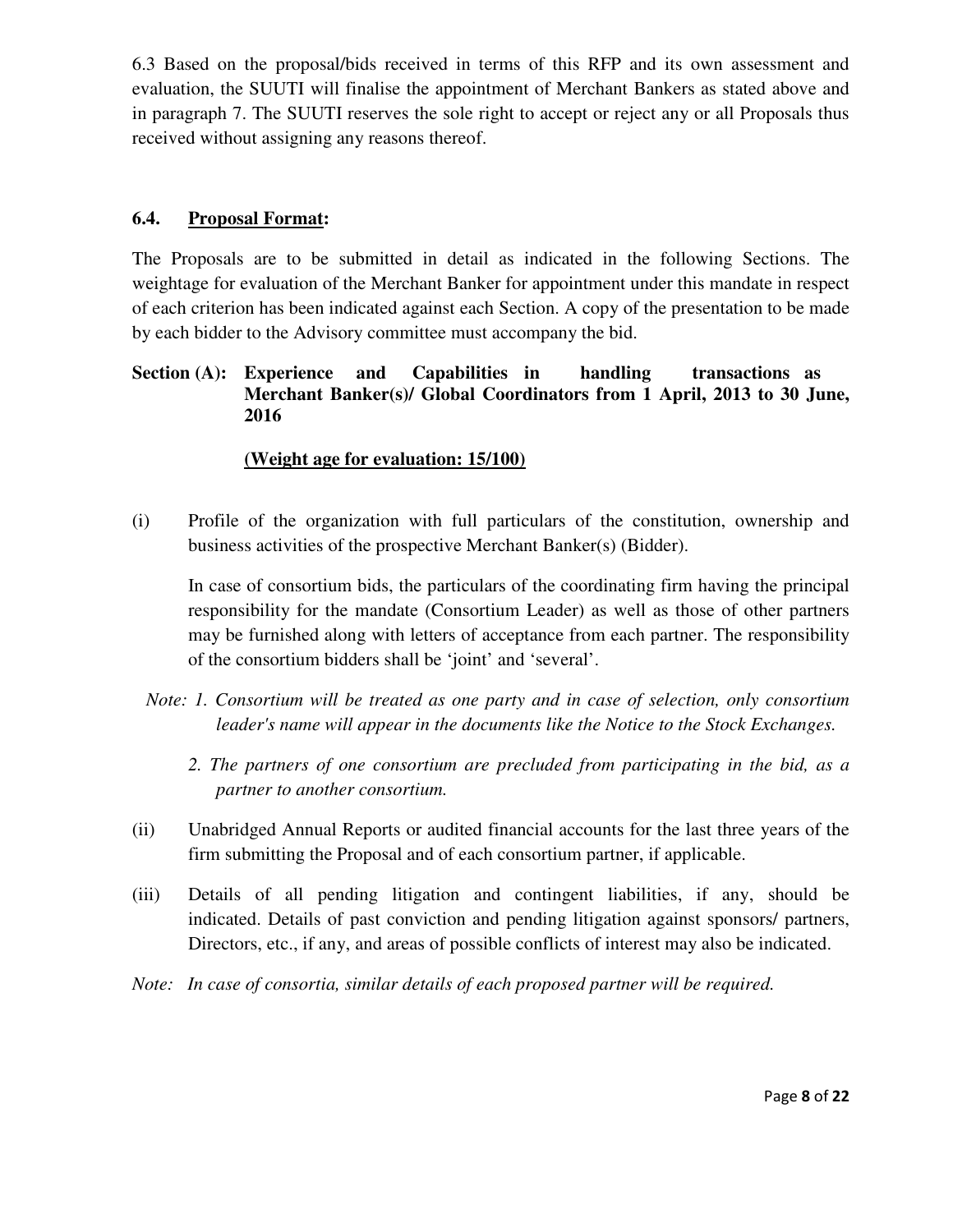- (iv) Details of Domestic and International Equity Offerings managed as Book Running Lead Managers, in respect of issue size of **Rs. 1,000 cr** or more, to be furnished in the format given in **Annexure-IV**.
- (v) Equity sales and distribution capacity with demonstrable capability of selling Indian Issues in particular, Asian equity and global equity; along with distribution network and broking capability may be furnished.

**Section (B): Past Performance with SUUTI and Department of Disinvestment, now DIPAM. (In offer for sale or fresh issue in conjunction with offer for sale by way of IPO/FPO/OFS etc.)** 

#### **(Weightage for evaluation: 10/100)**

- (i) The Merchant Bankers would be evaluated (a) on the number of applications and the Issue amount procured by them for various Issues in which the Department of Investment & Public Asset Management (DIPAM) has divested GOI shareholding and (b) sale of SUUTI Holdings.
- (ii) The quality of deal team and its ability to handle the issues that had arisen during the transactions.
- (iii) Understanding of the regulatory framework by the deal team and the time frame and quality of response to the queries of SUUTI.
- *Note: The Merchant Bankers who have not worked on any assignment in the past with the DIPAM/SUUTI would be evaluated on all parameters except Section B above and would be awarded marks out of 90 instead of 100 and then proportionately increased to a scale of 100 so that they are neither at an advantage nor at a disadvantage.*

## **Section (C): Sector Expertise, Experience and Understanding of companies constituting the SUUTI Holdings. (Group A companies)**

#### **(Weightage for evaluation: 20/100)**

- (i) Indicate work done in the sectors and areas of business in which companies included in Group 'A' like marketing, studies or research undertaken.
- (ii) Exhibit strength/ expertise in the sectors and areas of business in respect of companies included in Group 'A' .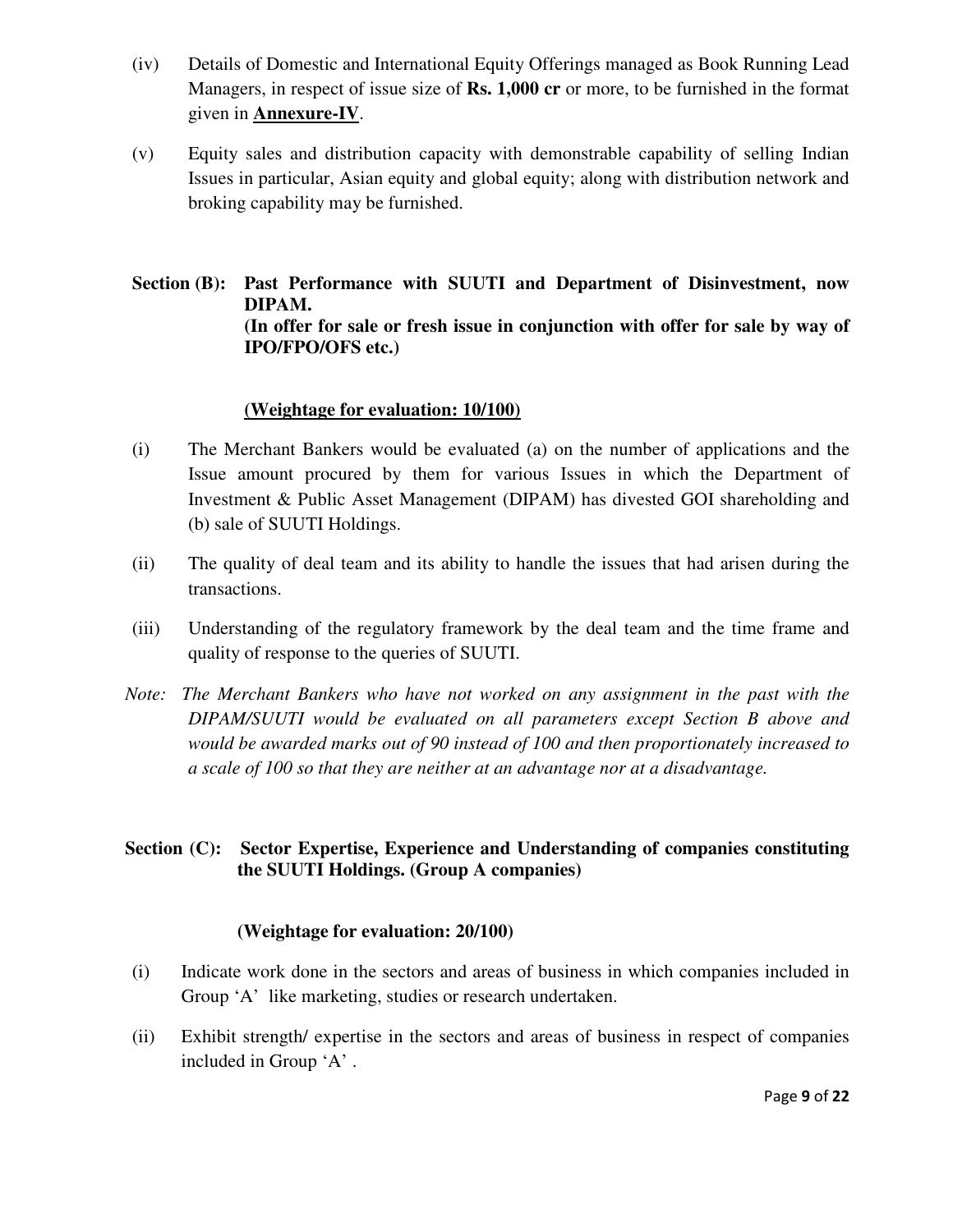- (iii) The Public Offerings handled during the period from 1 April 2013 to 30 June, 2016 in the areas of business in respect of companies included in Group 'A"
- (iv) Research Reports or analytical work done or available to demonstrate understanding and insight on the companies and in respect of sectors and areas of business of companies, included in Group 'A'.
- (v) SWOT analysis in respect of companies included in Group 'A'.

### **Section (D): Deal Team Qualification and Manpower Commitment to the Deal**

#### **(Weightage for evaluation: 10/100)**

Details of the core team that will be handling the proposed issue in respect of the companies constituting the SUUTI Holdings, their status in the organization, their background, qualification, experience and present addresses, telephone numbers– office, residence, mobile, email, etc. hands-on experience should be furnished. Separately, similar details in respect of the supervisory team may be indicated.

Details of other professionals who would provide back-up support in respect of the companies constituting the SUUTI Holdings may also be indicated separately.

An undertaking is also to be given that if during the process, any of the core team members is not available due to resignation, etc., another person of similar qualification and experience would be made available with concurrence of the SUUTI.

#### **Section (E): Marketing strategy and Post Issue Market Support.(Group A Companies)**

#### **(Weightage for evaluation: 15/100)**

- (i) Strategy for marketing and identification of target investor groups in respect of the companies included in Group 'A';
- (ii) Proposed Road Show venues and reasons for suggesting the same and the level of Merchant Banker representation, who will travel on the domestic and international road shows in respect of the companies included in Group 'A';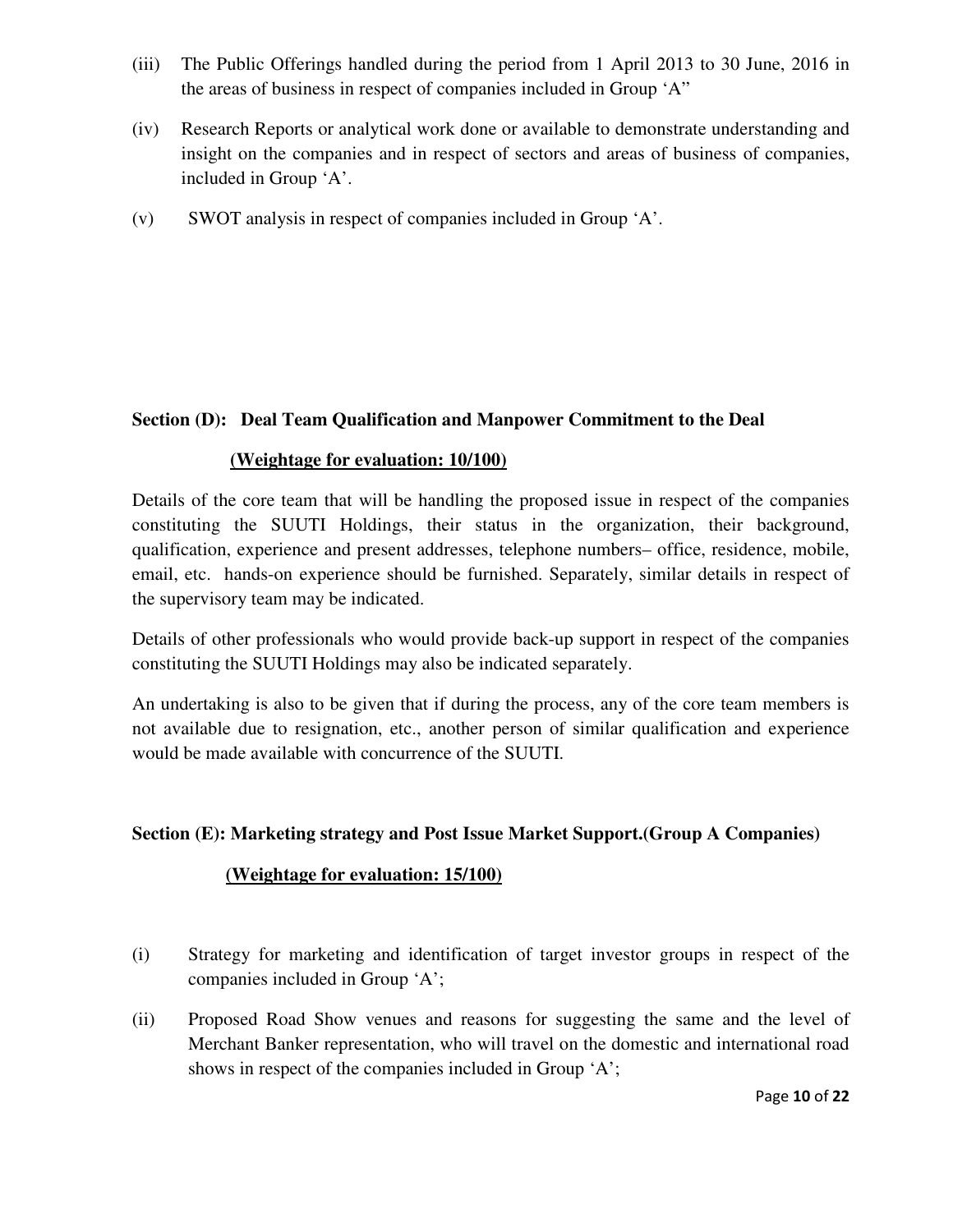- (iii) Demand analysis and aspects influencing demand in respect of the companies included in Group 'A';
- (iv) Commitment(s), which may act either as a constraint, or as a conflicting interest, to your involvement in the proposed sale in respect of the companies included in Group 'A';
- (v) Details of the valuation methodology to be followed in determining the price of the "sale" in respect of the companies included in Group 'A';
- (vi) Indicate realistic time schedule for launching the proposed "sale" in respect of the companies included in Group 'A" with break-up of all activities to be undertaken by various agencies involved in the process.

## **Section (F): Local presence and commitment to India and strength in drawing Retail Investor participation**

## **(Weightage for evaluation: 15/100)**

A brief note evidencing the Bidders presence in India in both qualitative and quantifiable terms with specific reference to research teams and details of available infrastructure may be furnished. The details shall include manpower deployed in the investment banking (equity segment), offices in India and other relevant information. The distribution network strength to elicit maximum retail participation should be indicated.

## **Section (G): Global Presence and Distribution Capabilities**

#### **(Weightage for evaluation: 10/100)**

(i) Indicate global network and distribution strength.

The funds mobilized from international investors for Equity Public Offerings in India during the period from 1 April, 2013 to 30 June, 2016.

(ii) The understanding and relationship with international institutional investors.

## **Section (H): Research Capability**

#### **(Weightage for evaluation: 5/100)**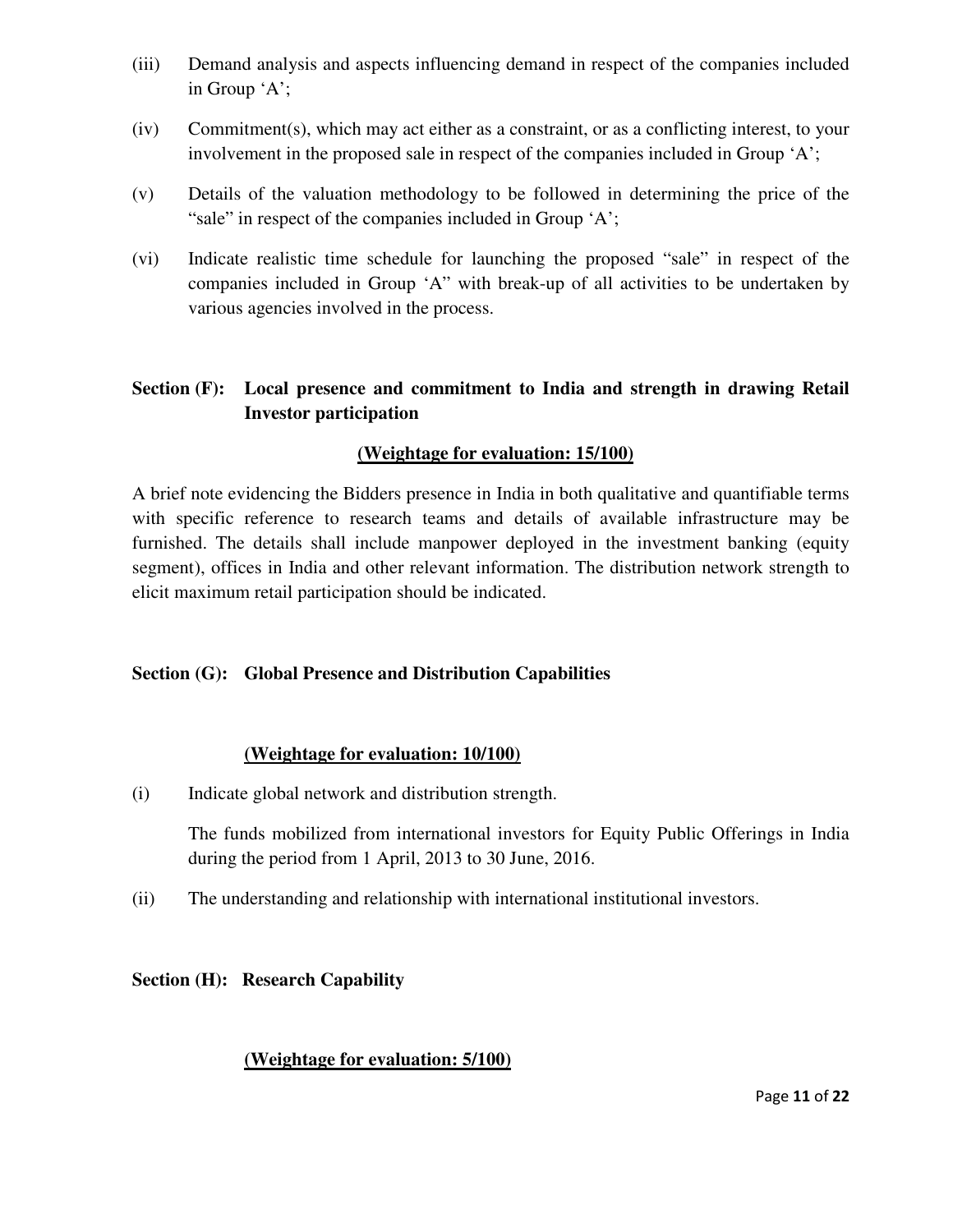(i) Research strength in the country, sector, region and world, based on rating as established by independent global surveys- Details should be given relating to research capabilities, experience and background of the research team.

6.5 The complete information sought above with any additional information considered necessary by the Bidder as a part of the Proposal, should be sent (maximum of 10 pages in font size 12) to the officer mentioned in paragraph 6.2.

# **7. Procedure for Selection of the Merchant Banker(s)**

7.1 Qualified interested Bidders would be required to make a presentation of their credentials, in the format prescribed in paragraph 6.4 above, for the proposed transaction, before an Advisory Committee in Mumbai. The time and the venue for the presentation will be posted on the website of the SUUTI (www.suuti.in). Only the Team Leader of the Core Team shall make the presentation.

7.2 The Advisory Committee would evaluate the Bidders on the criteria mentioned in paragraph 6.4 above based on their presentation and Proposals received and shortlist them for the purpose of opening of their Financial Bids. Only the parties scoring pre-determined marks/ score out of 100, which will be announced before presentation, will be technically short-listed.

7.3 After the short-listing of Bidders based on their presentations, the Advisory Committee would open the Financial Bids of only the short-listed Bidders. The short-listed bidders, if they so desire, may remain present at the time of opening of the financial bids. The marks scored by the short-listed bidders will be announced before opening of the financial bids. The date and time of opening of the financial bids would be announced at the time of the presentations.

7.4 The marks scored by the short-listed bidders in the technical evaluation will then be given a weightage of 70. Similarly, the financial bids of the short listed bidders will be given a weightage of 30. The combined score of technical and financial bids will determine the H1, H2, H3 and so on.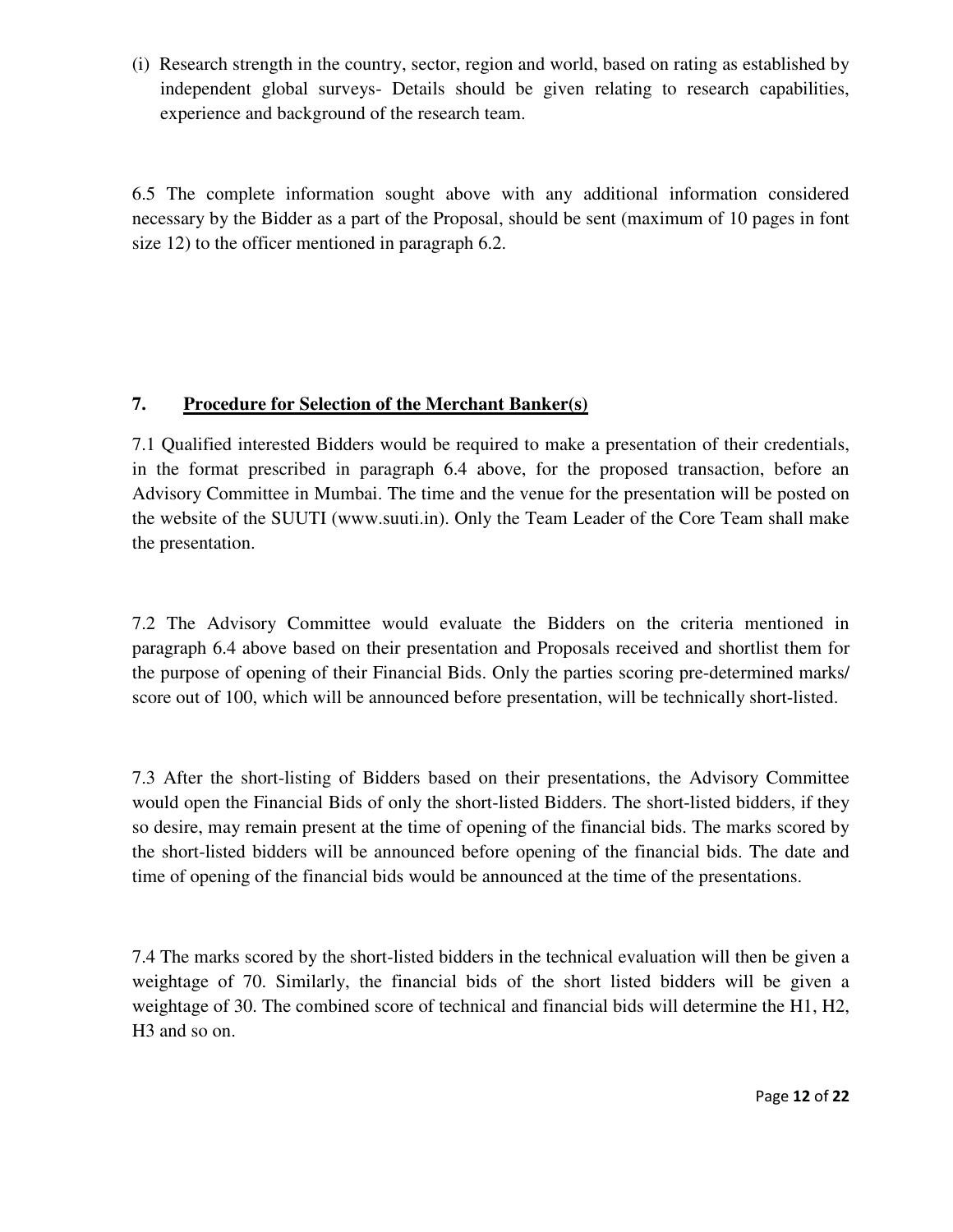7.5 The bidder scoring the highest points/ marks (H1) based on the above principles would be appointed in accordance with the terms of this RFP. The other technically qualified Merchant Bankers ranked as H2, H3 and so on in that order would be asked to accept the fees quoted by H1 and the parties who so accept the fees quoted by H1 will also be appointed till the required number of Merchant Bankers are filled up. SUUTI may consider choosing lesser number of Bidders for appointment as Merchant Bankers.

7.6 The fee quoted by H1 would be shared equally by all the Merchant Bankers selected for a particular transaction. However, if any Merchant Banker acting on such transaction on this basis has quoted a lower fee than that quoted by H1 at the time of appointment, such Merchant Banker will get a fee equal to the fee quoted by him divided by the number of Merchant Bankers selected for that transaction. However, the expenses to be incurred by the selected Merchant Bankers on items as mentioned in paragraph 3.1 above would be shared equally by all the Merchant Bankers.

7.7 The selected Bidders will work as a team and be called Merchant Bankers.

## **8. Requirements for Financial Bids**

8.1 The Bidder is required to quote a fee in INR (in a sealed envelope) for the transaction covering all companies constituting the SUUTI Holdings. A single consolidated amount should be quoted to cover all companies constituting the SUUTI Holdings. Any break up of costs company wise will disqualify the bid. The fee quoted by the Bidder should be inclusive of all the applicable taxes, cess, duties, etc. The fee quoted should be minimum Re. 1.00 (Rupee one) or in multiples of Re. 1.00 (Rupee one), failing which the financial bid would be rejected. The different taxes should be indicated separately while raising the bills for payment of fee. All bills are to be raised in INR and will be payable in INR only after successful and satisfactory closure of the transaction.

8.2 The fee quoted should be unconditional and inclusive of the expenditure to be incurred on the work mentioned in paragraph 3.1 above in respect of the companies constituting the SUUTI Holdings.

8.3.1 The fee quoted would be divided into two components; Component 1 would equal to 95% of the fee quoted would be allocated for the 3 companies included in Group 'A'; Component 2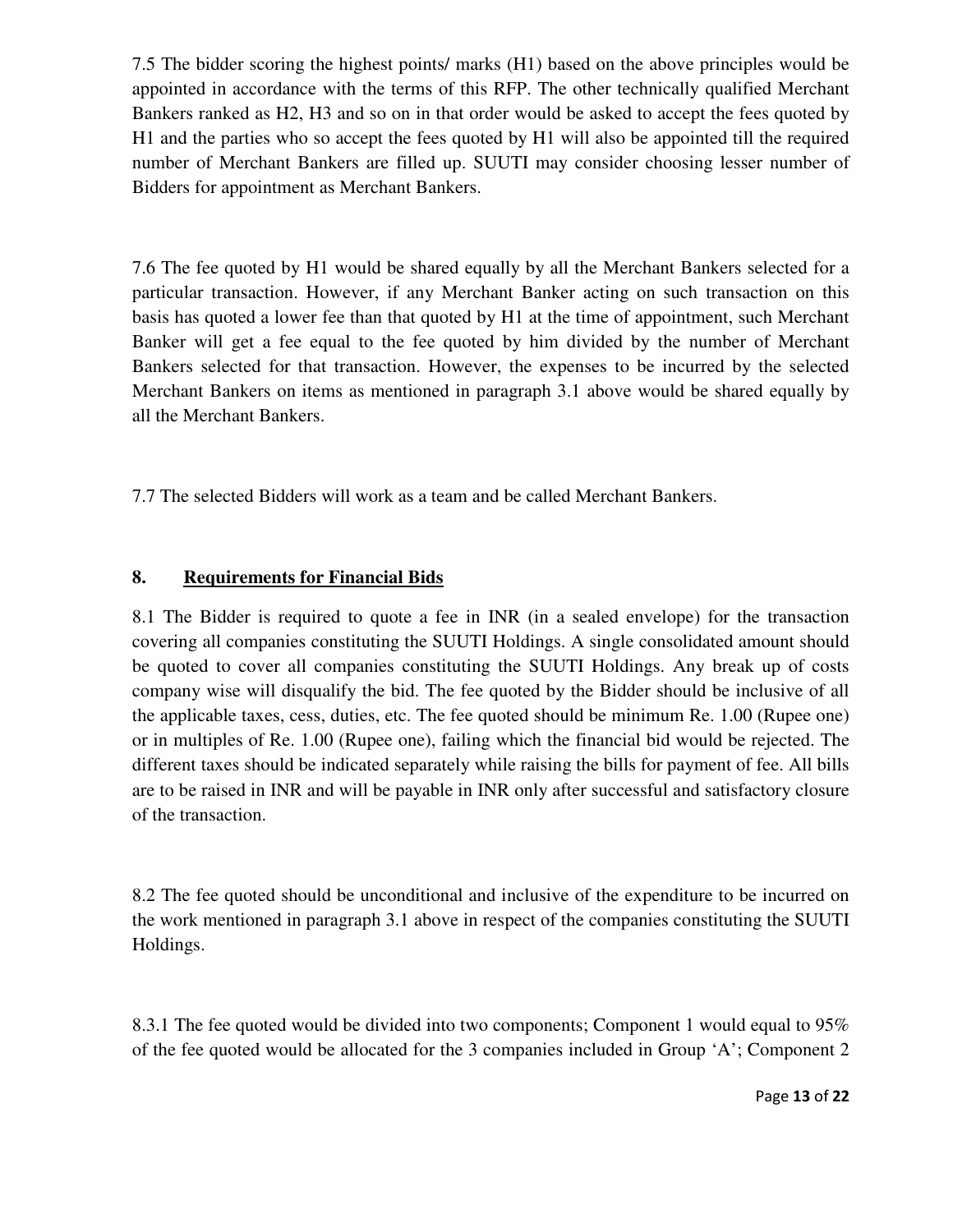would 5% of the fee quoted and would be allocated for all the companies included in Group 'B' and Group 'C'.

8.3.2 The fee so allocated to Group 'A' would be paid on sale of shares in proportion to the number of shares included in Group 'A' for all the three companies at the time RFP. The amount so calculated would be apportioned between the Merchant Bankers selected for a particular transaction as per Clause 7.6 of this RFP.

8.3.3 The fee allocated to Group 'B' and Group 'C' would be paid at the end of 3 years or after the sale of all the SUUTI holdings, whichever is earlier.

8.4 The Bidders will be liable to pay taxes applicable as per law.

### **9. Pre-bid meeting**

A pre-bid meeting (PBM) will be held on  $27<sup>th</sup>$  August 2016 at 1100 hrs in Mumbai to address any relevant query the prospective Bidders may have concerning the RFP and the selection process. Bidders desirous of attending the PBM should give prior intimation in this regard by email to the officer (email:luke.fernandez@uti.co.in) mentioned at paragraph 6.2 above latest by 26<sup>th</sup> August 2016. Information about the venue of PBM will be uploaded by 26<sup>th</sup> August, 2016 on the SUUTI website (www.suuti.in). At the PBM itself, the SUUTI reserves the right to defer answering any question or decline answering inappropriate question as it deems fit. Only one representative of the prospective Bidder or the consortium, as the case may be, will be allowed to attend the PBM. Attendance at the PBM will not be mandatory.

#### **10. Termination of the Assignment**

10.1 In case it is found during the course of the appointment, that one or more of the terms and conditions laid down in this Request for Proposal has not been met by the Bidder, or the Bidder has made material misrepresentation or has given any materially incorrect or false information, the Bidder shall be disqualified forthwith. Also if the Bidder has already been selected as the Merchant Banker/Advisers and Selling Broker in respect of a particular transaction, as the case may be, the same shall, notwithstanding anything to the contrary contained in this RFP, be liable to be terminated, by a communication in writing by the SUUTI to the Selected Bidder without the SUUTI being liable in any manner whatsoever to the Selected Bidder. This action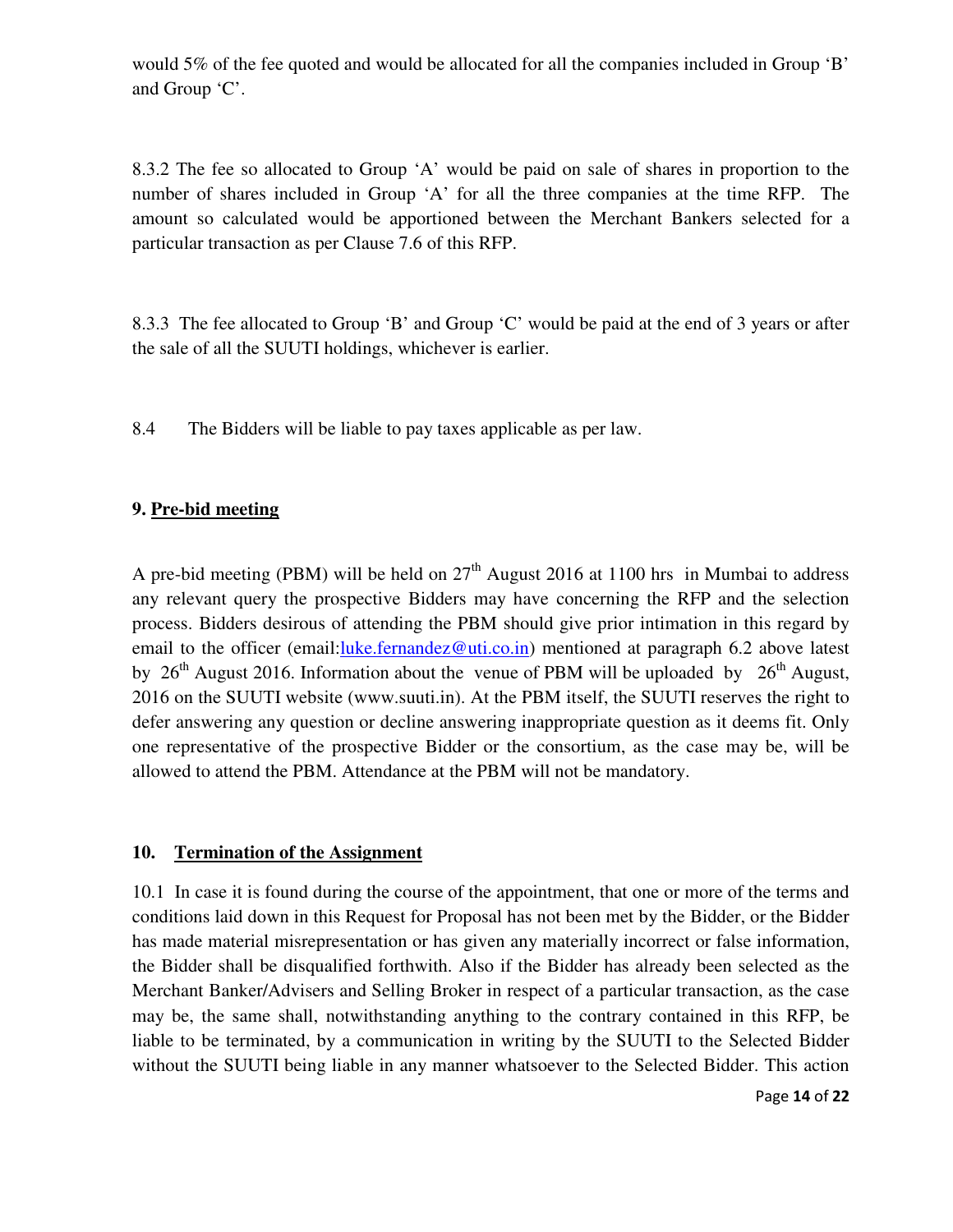will be without prejudice to any other right or remedy that may be available to the SUUTI under the Bidding Document, or otherwise. However, before terminating the assignment, a show cause notice stating why its appointment should not be terminated would be issued giving it an opportunity to explain its position.

10.2 Further, during the tenure of appointment of the Merchant Banker (s) for this mandate, in case SUUTI (in its sole discretion) at any time considers that the services of any of the appointed Merchant Banker (s) are in any manner deficient and/or are not being performed to the satisfaction of SUUTI in terms of the scope of work as set out herein or in the engagement letter or in any agreement that may be executed with them in connection with this mandate in respect of the companies constituting the SUUTI Holdings, SUUTI shall have the right to terminate the appointment of such Merchant Banker (s) without assigning any reasons for the same and consequently SUUTI may, subject to paragraph 7 hereof, either reallocate the work entrusted to such Merchant Banker (s) whose services are so terminated, to other Merchant Banker (s) or alternatively, select another merchant banker in his place after following due process, as may be decided and deemed fit by SUUTI.

11. For any further clarification, Bidders may contact Shri Luke Fernandez, Executive Vice President, UTI Tower, Gn Block, BKC, Bandra East, Mumbai 400051, Tel. 022- 6678 6681, Fax 022-6678 6697, e-mail:- luke.fernandez@uti.co.in

\*\*\*\*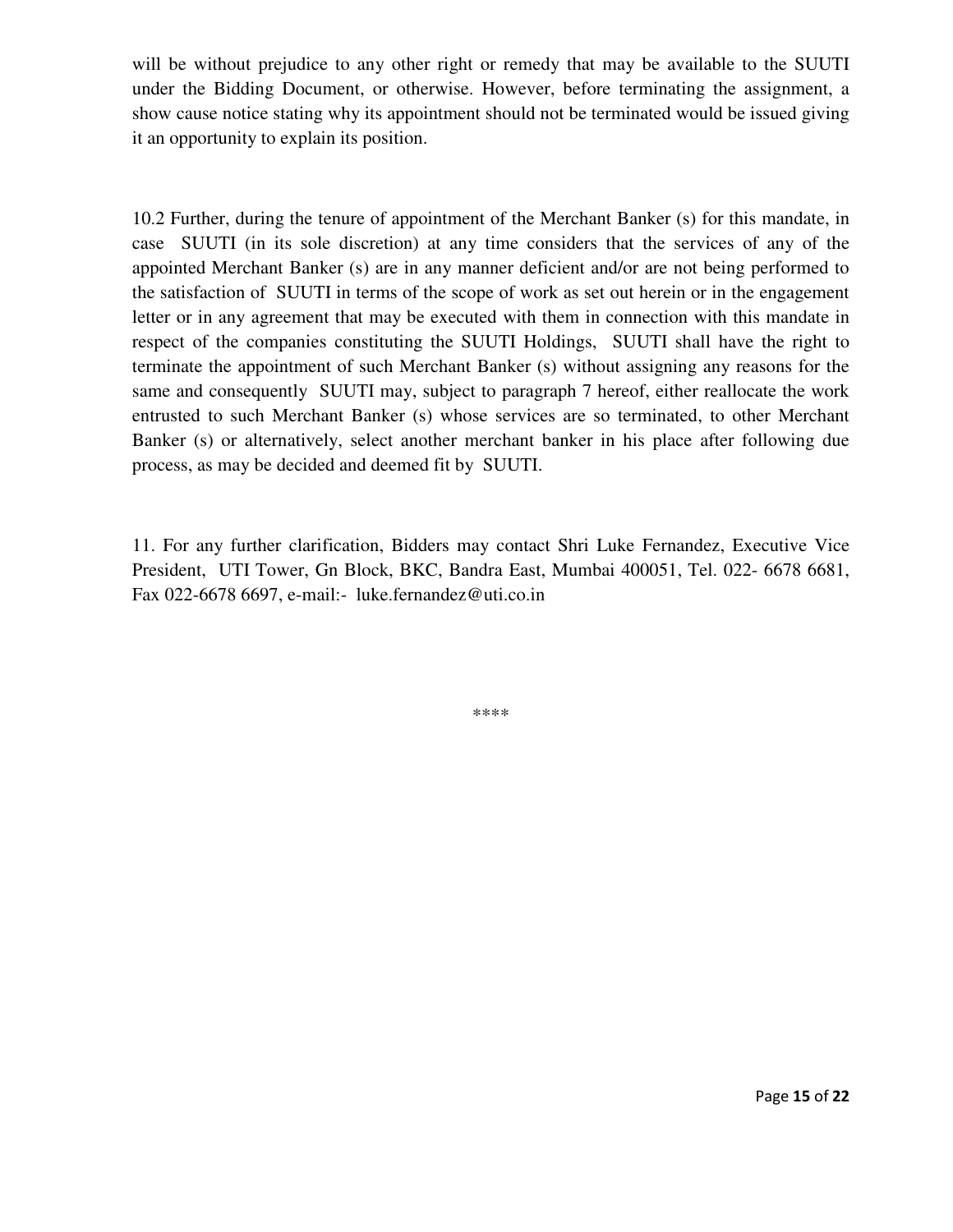# **Group A**

# **(a) listed Strategic holding as on 23.08.2016**

|                             | Company              | Face<br><b>Value</b><br>(Rs.) | $\%$ of<br>share<br>holding | <b>Shares held</b> |
|-----------------------------|----------------------|-------------------------------|-----------------------------|--------------------|
|                             | AXIS BANK LTD.       | 2.00                          | 11.53                       | 274840905          |
| $\mathcal{D}_{\mathcal{L}}$ | I.T.C. LTD.          | 1.00                          | 11.17                       | 1345113810         |
| 3                           | LARSEN & TOUBRO LTD. | 2.00                          | 8.16                        | 75926462           |
|                             | <b>Gross</b>         |                               |                             |                    |

# **Group B**

|                       | Company                          | Face         | $\%$ of | <b>Shares held</b> |
|-----------------------|----------------------------------|--------------|---------|--------------------|
|                       |                                  | <b>Value</b> | share   |                    |
|                       |                                  | (Rs.)        | holding |                    |
|                       | <b>NATIONAL SECURITIES</b>       |              |         |                    |
| 1                     | <b>DEPOSITORY LTD</b>            | 10.00        | 6.83    | 2732000            |
|                       | <b>NORTH EASTERN</b>             |              |         |                    |
| $\mathcal{D}_{\cdot}$ | DEVELOPT.FIN.COR                 | 10.00        | 10.00   | 10000001           |
|                       | NSDL e-GOVERNANCE                |              |         |                    |
| $\mathcal{F}$         | <b>INFRASTRUCTU</b>              | 10.00        | 6.83    | 2732000            |
| $\overline{4}$        | OVER THE COUNTER EXCHANGE        | 10.00        | 20.00   | 2000000            |
| 5                     | <b>STCI FINANCE LTD.</b>         | 100.00       | 1.30    | 494043             |
| 6                     | <b>STOCK HOLDING CORPORATION</b> | 10.00        | 16.96   | 3570000            |
| 7                     | UTI-IAS LTD.                     | 10.00        | 91.44   | 700000             |
|                       | UTI INFRASTRUCTURE               |              |         |                    |
| 8                     | <b>TECHNOLOGY</b>                | 10.00        | 100.00  | 31250000           |

Page 16 of 22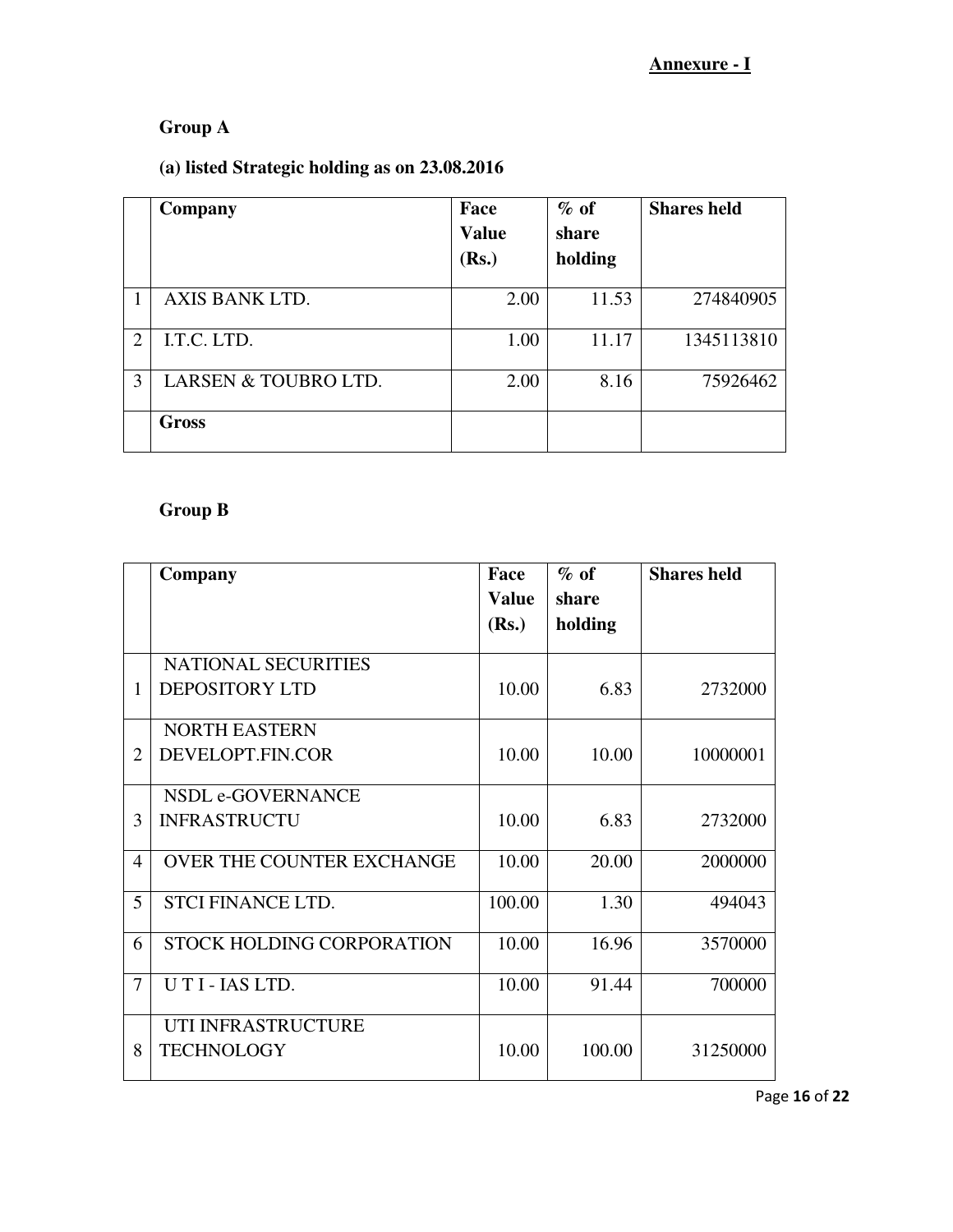# **Group C**

# **(C) Other Listed Companies as on 23.08.2016**

|                | Company                            | <b>Shares Held</b> |
|----------------|------------------------------------|--------------------|
| $\mathbf{1}$   | EQ - ADITYA BIRLA FASHION & RETAIL | 23015              |
| $\overline{2}$ | EQ - ADITYA BIRLA NUVO LTD.        | 4426               |
| 3              | EQ - ALSTOM T&D INDIA LTD.         | 6000               |
| $\overline{4}$ | EQ - AMBUJA CEMENTS LTD.           | 102090             |
| 5              | EQ - BALKRISHNA INDUSTRIES LTD.    | 10625              |
| 6              | EQ - BHARAT PETROLEUM CORPN LTD.   | 10476              |
| 7              | EQ - CEAT LTD.                     | 19065              |
| 8              | EQ - CUMMINS INDIA LTD.            | 12300              |
| 9              | EQ - DCM SHRIRAM LTD.              | 25690              |
| 10             | EQ - GRASIM INDUSTRIES LTD.        | 39299              |
| 11             | EQ - GUJARAT FLUOROCHEM LTD.       | 19000              |
| 12             | EQ - GUJARAT PIPAVAV PORT LTD.     | 5277189            |
| 13             | EQ - HAWKINS COOKERS LTD.          | 12000              |
| 14             | EQ - HERO MOTOCORP LTD.            | 7395               |
| 15             | EQ - HINDUSTAN UNILEVER LTD.       | 200026             |
| 16             | <b>EQ - ICICI BANK LTD</b>         | 21705              |
| 17             | EQ - JAIPRAKASH ASSOCIATES LTD.    | 101999             |
| 18             | EQ - JAYKAY ENTERPRISES LTD.       | 5                  |
| 19             | EQ - JK LAKSHMI CEMENT LTD.        | 11712              |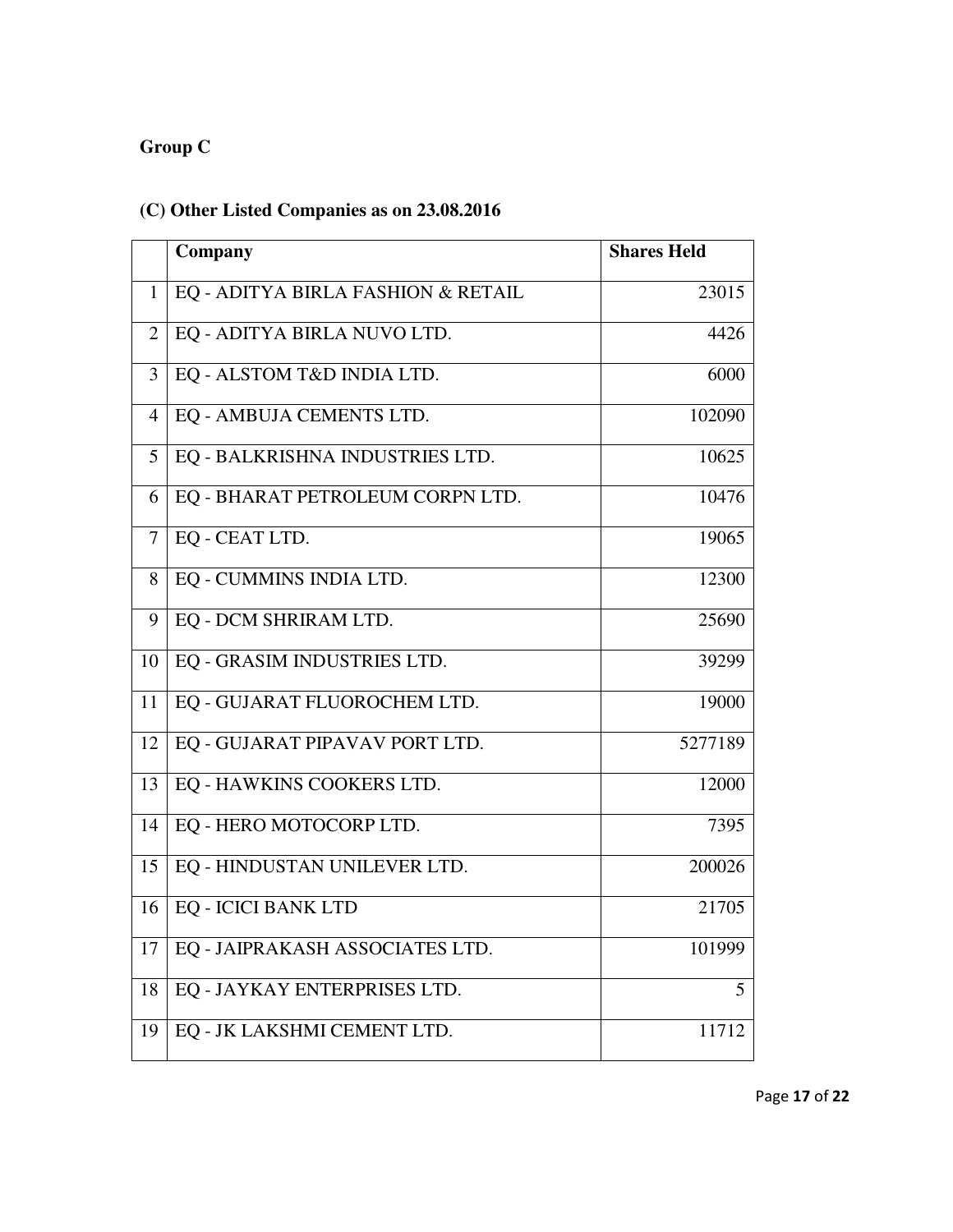| 20 | EQ - JK TYRE & INDUSTRIES LTD.      | 33805   |
|----|-------------------------------------|---------|
| 21 | EQ - KOTHARI SUGARS CHEMICALS LTD   | 60      |
| 22 | EQ - ORIENT PAPER INDS. LTD.        | 4321    |
| 23 | EQ - ORIENT REFRACTORIES LTD        | 33500   |
| 24 | EQ - RALLIS INDIA LTD.              | 3460    |
| 25 | EQ - RAYMOND LIMITED.               | 6721    |
| 26 | EQ - RELIANCE INDUSTRIES LTD.       | 36422   |
| 27 | EQ - SIEMENS INDIA LTD.             | 8680    |
| 28 | EQ - SUN PHARMACEUTICALS INDUSTRIES | 57758   |
| 29 | EQ - TATA CHEMICALS LTD.            | 64875   |
| 30 | EQ - TATA GLOBAL BEVERAGES LTD.     | 1013510 |
| 31 | EQ - TATA MOTORS LTD.               | 21450   |
| 32 | EQ - TATA POWER COMPANY LTD.        | 617900  |
| 33 | EQ - TATA STEEL LTD.                | 15031   |
| 34 | EQ - TECH MAHINDRA LTD.             | 58      |
| 35 | EQ - TITAN COMPANY LTD.             | 49120   |
| 36 | EQ - ULTRATECH CEMENT LTD.          | 31931   |
| 37 | EQ - USG TECH SOLUTIONS LTD.        | 117817  |
| 38 | EQ - VIDEOCON INDUSTRIES LTD.       | 32719   |
| 39 | EQ - WELSPUN ENTERPRISES LTD        | 3360    |
| 40 | EQ - WESTERN INDIA SHIPYARD LTD.    | 3720500 |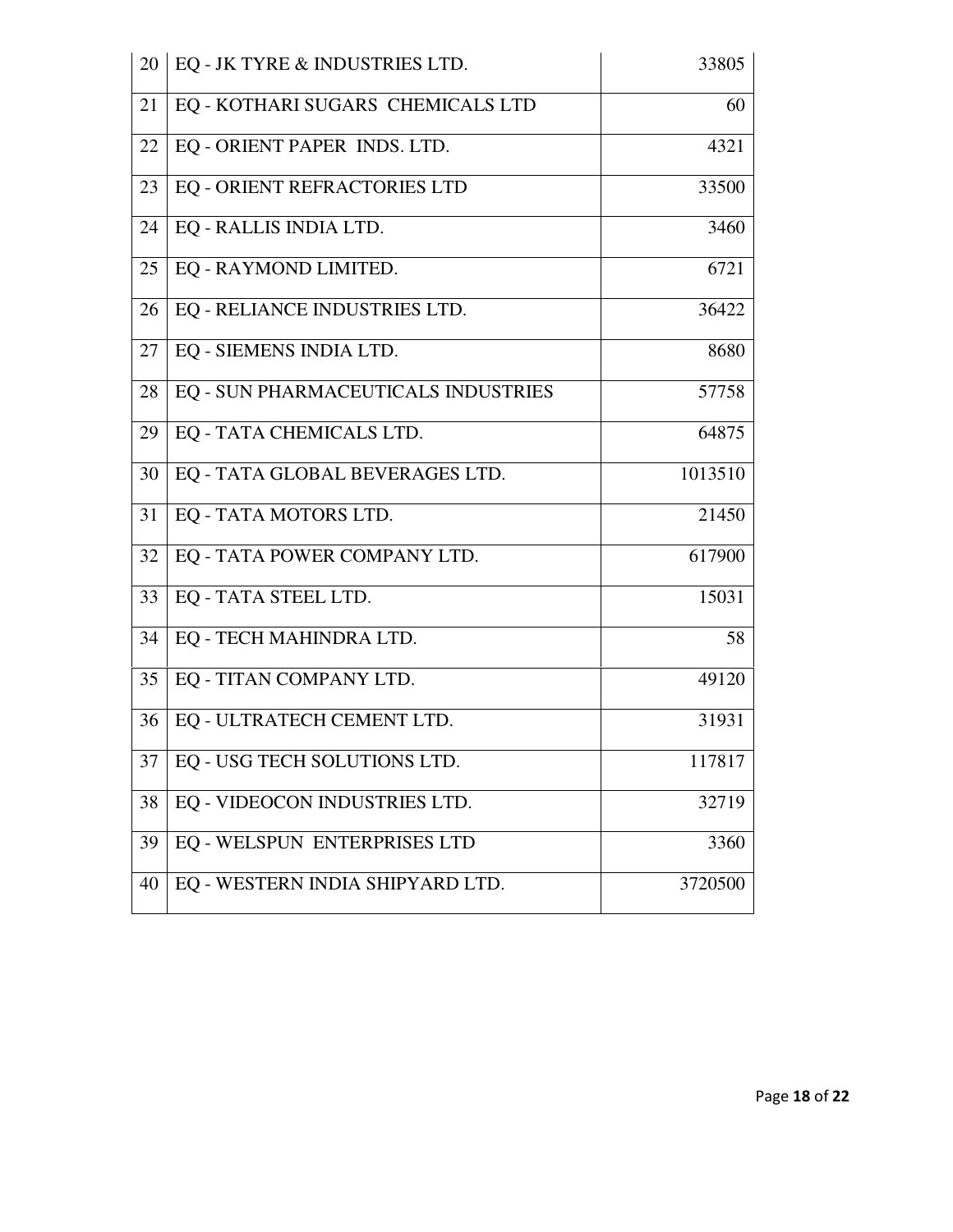#### **Annexure -II**

## **Explanation in terms of paragraph 5.2 of RFP**

- (a) Any conviction by a Court of Law or indictment/adverse order by a regulatory authority for a grave offence against the Merchant Banker concern or its sister concern would constitute a disqualification. Grave offence would be defined to be of such a nature that it outrages the moral sense of the community. The decision in regard to the nature of offence would be taken on a case-to-case basis after considering the facts of the case and relevant legal principles by the SUUTI. Similarly, the decision in regard to the relationship between the sister concerns would be taken based on relevant facts and after examining whether the two concerns are substantially controlled by the same person/persons.
- (b) In case such a disqualification takes place, after the entity has already been appointed as Merchant Banker, the party would be under an obligation to withdraw voluntarily from the transaction, failing which the SUUTI would have the liberty to terminate the appointment/contract.
- (c) Disqualification shall continue for a period that SUUTI deems appropriate.
- (d) Any entity, which is disqualified from participating in the sale process, would not be allowed to remain associated with it or get associated merely because it has preferred an appeal against the order based on which it has been disqualified. The mere pendency of appeal will have no effect on the disqualification.
- (e) Before disqualifying a concern, a Show Cause Notice why it should not be disqualified would be issued to it and it would be given an opportunity to explain its position.
- (f) In case any investigation is pending against the concern or its sister concern or against the CEO or any of its Directors/Managers/Employees, full details of such investigation including the name of the investigating agency, the charge/offence for which the investigation has been launched, name and designation of persons against whom the investigation has been launched and other relevant information should be disclosed, to the satisfaction of the SUUTI.
- (g) The conflict of interest would be deemed to have arisen if any Merchant Banker in respect of the transaction is appointed by a third party for advising or acting on behalf of or associated with any other person or entity (including any company, partnership,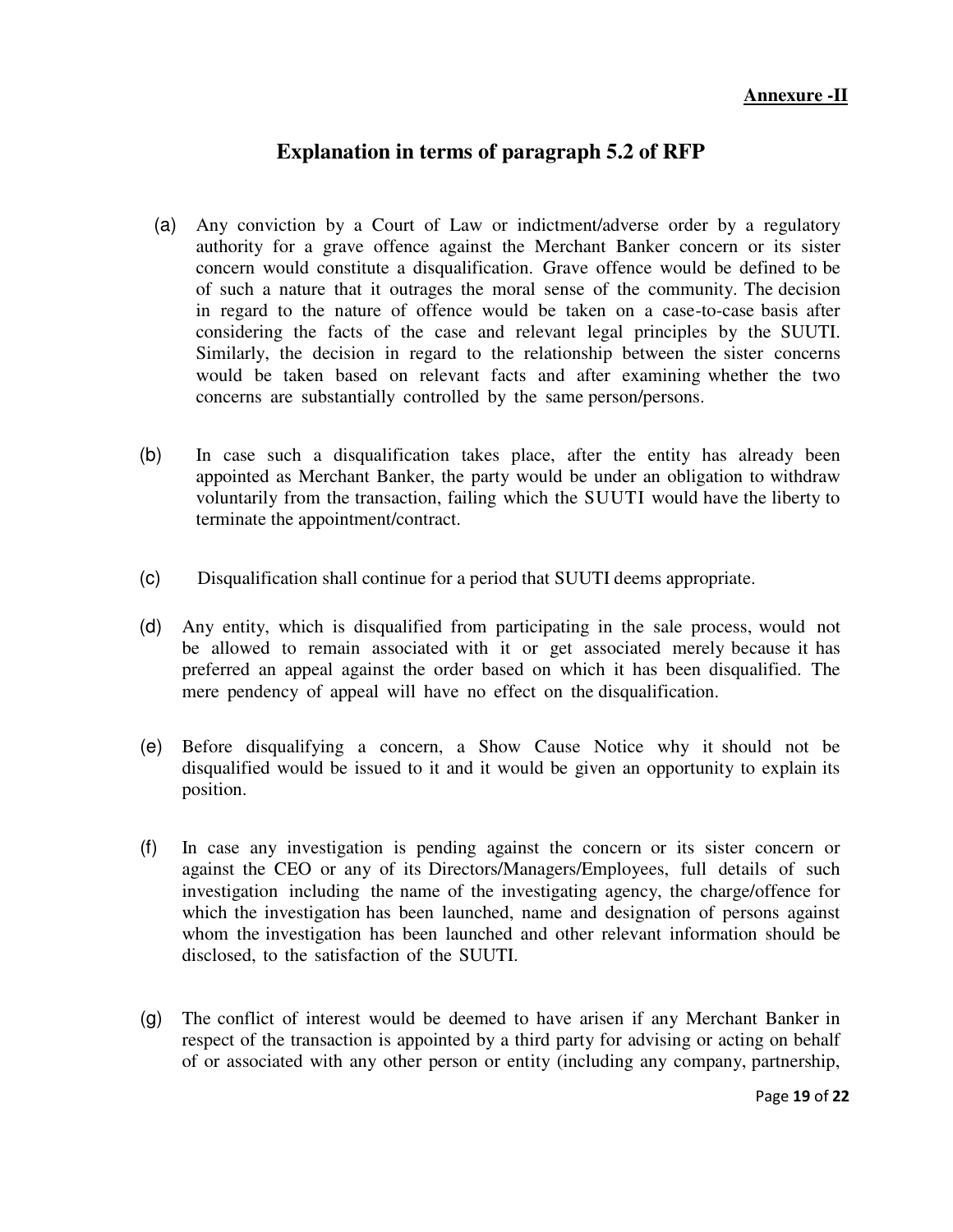proprietary concern or individual or an HUF or association of persons or body of individuals) which is engaged in the same line of business as that of the Company(s) in Group 'A' of SUUTI holdings, in respect of any transaction of same nature for which the SUUTI has appointed the Merchant Bankers. However, CPSE mandates held by Merchant Bankers should not attract provisions of this paragraph.

- (h) "Same line of business" refers to companies operating in the same sector or any business segment which contributes to more than 25% of the revenues of Group 'A' companies. Further to clarify, the dominant business sector i.e. the highest contributing business segment in terms of revenue will be as disclosed in the latest annual report of the company. With reference to this RFP, the companies in same line of business currently would be considered as below:
	- i. Axis Bank Ltd.: All private and public sector banks
	- ii. ITC Ltd: All companies in cigarette business
	- iii. L&T Ltd.: All the companies in the infrastructure segments of construction of building and factories, transportation infrastructure, heavy civil infrastructure, power transmission and distribution, water and effluent treatment, smart world and communication projects.
- (i) "Same nature of transaction" refers to secondary sale of shares through Offer for Sale (OFS) through stock exchange mechanism, overnight accelerated book build block trades to be crossed either in the block trade window or in the bulk trade window on the floor of the stock exchange. Conflict refers to dealing in secondary shares which are crossed through the above two mechanisms on the floor of the stock exchange. It precludes or excludes any secondary market transaction other that through public offer.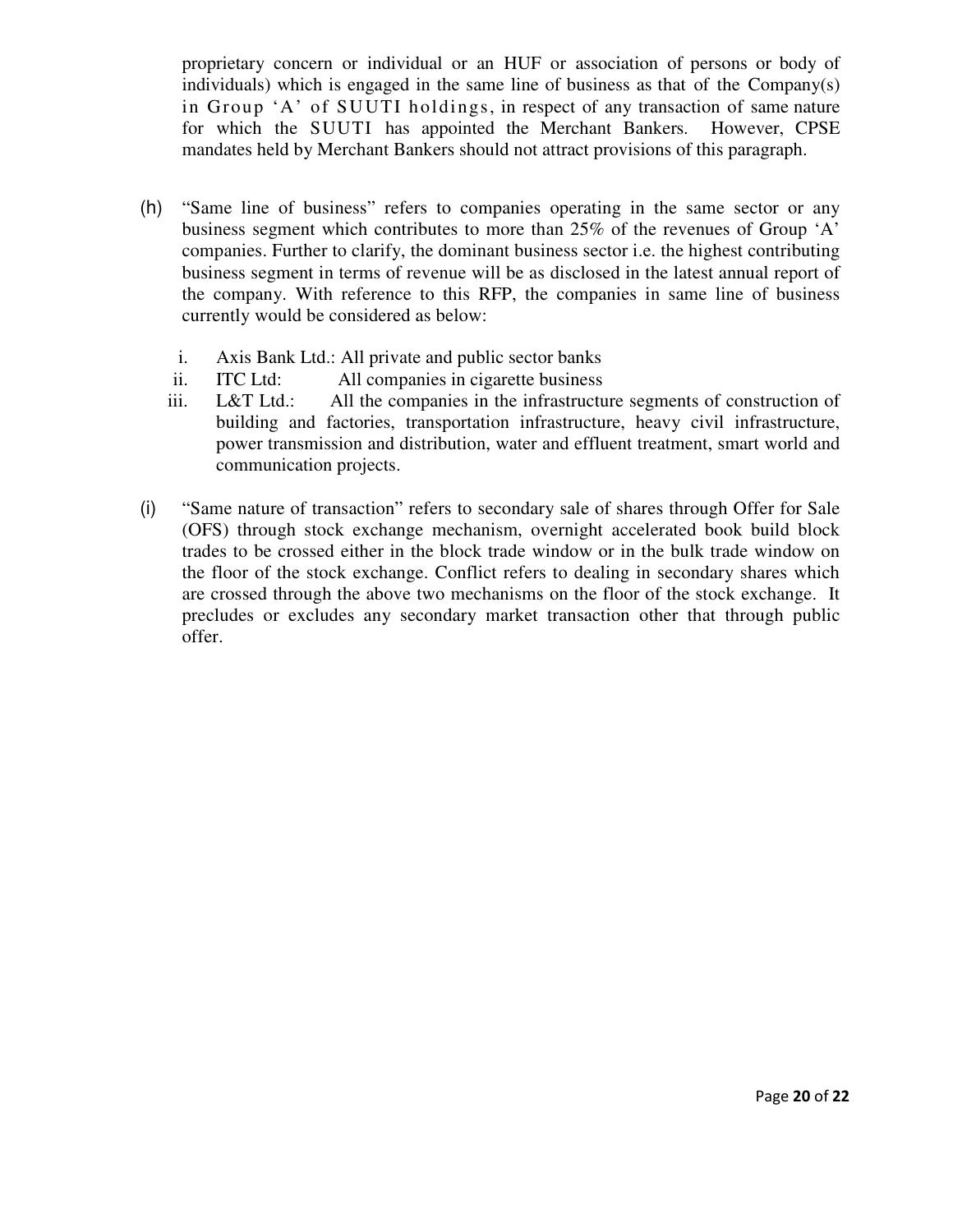# **FORMAT OF UNCONDITIONAL BID ON THE LETTERHEAD OF THE BIDDER**

This is to certify that the fee quoted by us for engagement as Merchant Bankers/Advisers and selling brokers for advising on SUUTI Holdings is in accordance with the terms and conditions laid down in the Request for Proposals (RFP) displayed on the website of the SUUTI and is unconditional.

Seal with signatures of authorized signatory of the Merchant Banker